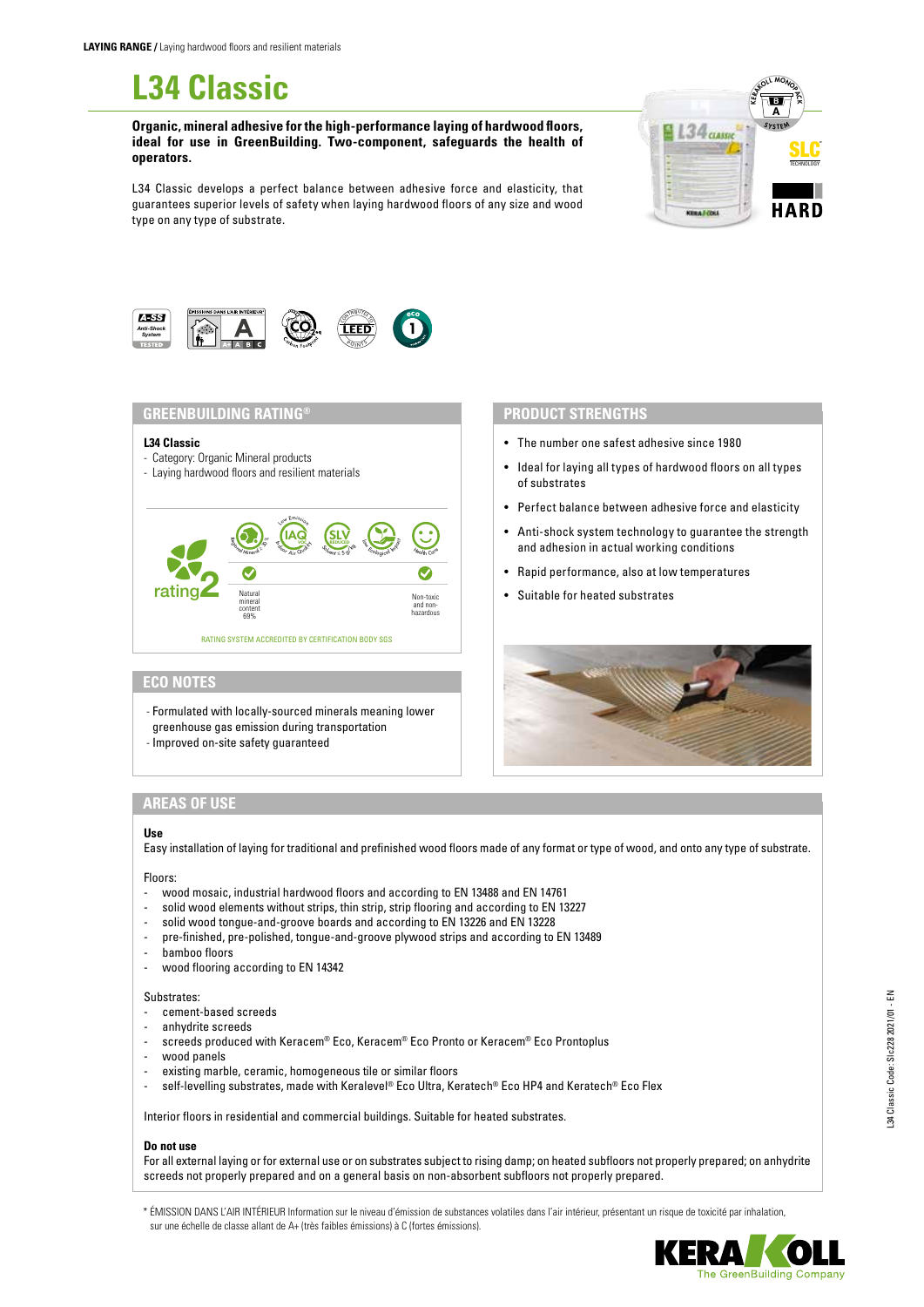# **INSTRUCTIONS FOR USE**

### **Preparation of substrates**

Substrates must be compact, solid, level, not too rough and absorbent. They must also be dimensionally stable, non-deformable, dry, clean and free of any rising moisture, cracks, dust and detaching substances. Cement-based screed or substrates consisting of marble, granite, ceramic or similar must have residual moisture at a maximum of 2% or 1.7%, in case of under floor heating. Anhydrite screeds must have residual moisture of a maximum of 0.5% or 0.2% in case of under floor heating. Cement-based screeds with high residual moisture (max 5%) or with dusty surface, flaky or weak parts must be treated with EP21.

Substrates consisting of existing marble, granite, ceramic or similar floors must be thoroughly cleaned and treated with Keragrip Eco Pulep; in case of high residual moisture (MC max 5% CM – RH max 90%) they must be treated with 3CW. Anhydrite screeds must be sanded clean using mechanical dust extraction equipment and treated with EP21. Absorbent substrates with under floor heating must be treated with EP21. On a general basis anhydrite and heated subfloors can't be waterproofed and/or corrected with self levelling cement or gypsum-based products.

Uneven or excessively rough substrates must be adjusted and/or corrected with suitable products such as Keralevel® Eco Ultra, Keratech® Eco HP4, Keratech® Eco Flex or with synthetic mortars produced with EP21 mixed with Quarzo 5.12. Read carefully the relevant technical data sheets before using the above listed products.

## **Preparation**

L34 Classic is prepared by mixing together parts A and B from the bottom upwards, using a low-rev ( $\approx$  400/min.) helicoidal mixer, respecting the mixing ratio of 9 : 1 of the packaging. Pour part B into the bucket containing part A, being careful to mix the two parts uniformly until a smooth, even coloured mixture is obtained.

#### **Application**

Apply L34 Classic evenly over the substrate using a suitable toothed spreader (no. 2 or nr. 4), lay the hardwood floor strips on the fresh adhesive, pressing down hard enough to ensure full and even contact with the adhesive, making sure nothing rises up between the strips. Leave  $\approx$  7 – 10 mm for expansion between the wood floor and the walls (or other vertical elements).

## **Cleaning**

Remove residual traces of L34 Classic from the surface while still fresh using alcohol. The product can be removed from tools with Diluente 01 or alcohol. Once cured, the adhesive can only be removed by mechanical means.

# **SPECIAL NOTES**

Allow the floor to reach room temperature in the place where it is to be laid

The boards to be laid must have a moisture content of  $5-9%$  for engineered floors, and of  $7-11%$  for solid wood floors

Before laying, measure the moisture content of the substrate using a calcium carbide hygrometer

Before laying, measure the ambient temperature and that of the substrate, which must be higher than the minimum use temperature indicated in the technical data

In addition to the above recommendations, follow the hardwood floors manufacturer's specific instructions.

## **ABSTRACT**

*Certified, high-performance laying of solid wood and plywood floors is to be carried out using a two-component, organic mineral adhesive with Anti Shock System Technology, GreenBuilding Rating® 2, such as L34 Classic by Kerakoll Spa. The substrate must be permanently dry, compact, free from any loose debris, clean and cured, and the shrinkage stage already completed. For laying, a \_\_\_\_*  toothed spreader must be used for an average coverage of ≈  $k\pi/m^2$ 

| Appearance                                      | paste colour oak/walnut                                                   |                   |
|-------------------------------------------------|---------------------------------------------------------------------------|-------------------|
| Pack                                            | monopack 9+1 kg                                                           |                   |
| Shelf life                                      | $\approx$ 12 months from production in the original sealed packaging      |                   |
| Warning                                         | protect from frost, avoid direct exposure to sunlight and sources of heat |                   |
| Temperature range for application               | from +10 $\degree$ C to +35 $\degree$ C                                   |                   |
| Viscosity of the mixture                        | $\approx$ 39,000 mPa $\cdot$ s, rotor 7 RPM 50                            | Brookfield method |
| Pot life                                        | $\approx 90$ min.                                                         |                   |
| Open time                                       | $\approx 90$ min.                                                         |                   |
| Foot traffic                                    | $\approx$ 8 hrs                                                           |                   |
| Interval before normal use of engineered floors | $\approx$ 24 hrs                                                          |                   |
| Waiting time before sanding                     | $\approx$ 2 days after complete stabilisation of the hardwood floors      |                   |
| Coverage                                        | $\approx 800 - 1500$ g/m <sup>2</sup> (spreader no. 2-4)                  |                   |

*Values taken at +23 °C, 50% R.H. and no ventilation. Data may vary depending on specific conditions at the building site, i.e. temperature, ventilation and absorbency level of the substrate.*